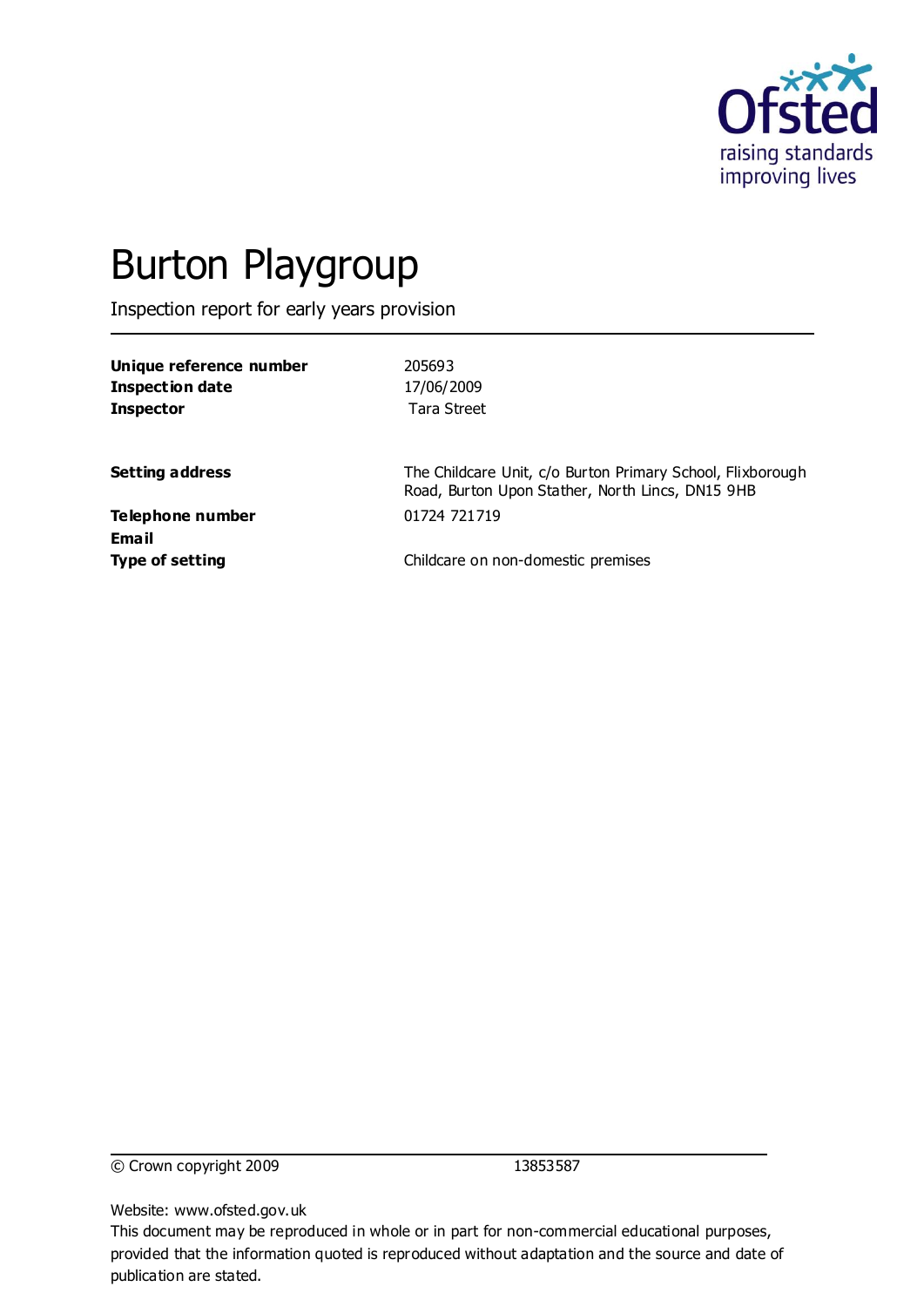#### **Introduction**

This inspection was carried out by Ofsted under Sections 49 and 50 of the Childcare Act 2006 on the quality and standards of the registered early years provision. 'Early years provision' refers to provision regulated by Ofsted for children from birth to 31 August following their fifth birthday (the early years age group). The registered person must ensure that this provision complies with the statutory framework for children's learning, development and welfare, known as the *Early* Years Foundation Stage.

The provider must provide a copy of this report to all parents with children at the setting where reasonably practicable. The provider must provide a copy of the report to any other person who asks for one, but may charge a fee for this service (The Childcare (Inspection) Regulations 2008 regulations 9 and 10).

The setting also makes provision for children older than the early years age group which is registered on the voluntary and/or compulsory part(s) of the Childcare Register. This report does not include an evaluation of that provision, but a comment about compliance with the requirements of the Childcare Register is included in Annex B.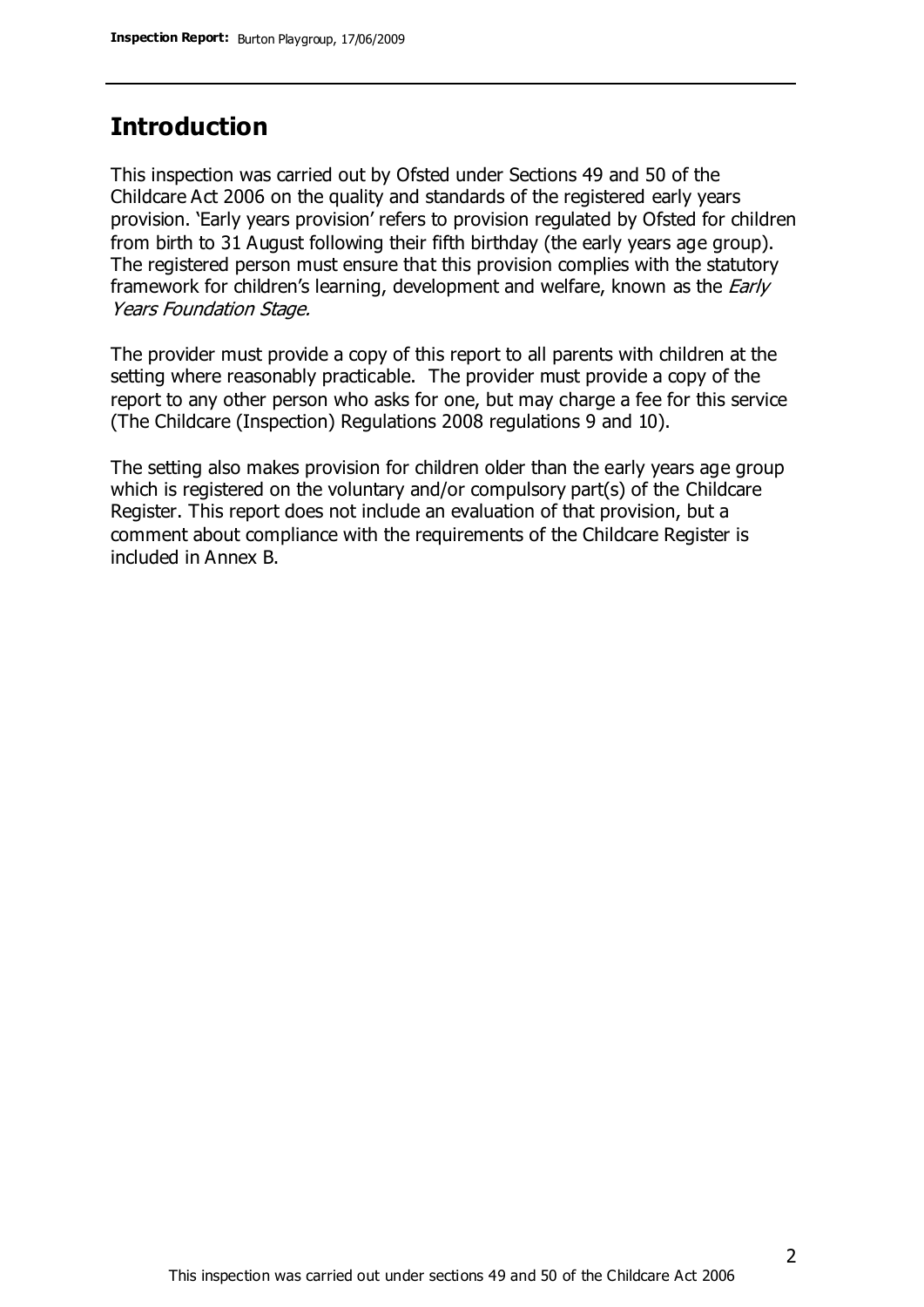## **Description of the setting**

Burton Playgroup is run by a voluntary committee. It opened in 1991 and operates from a purpose built demountable building situated in the grounds of Burton Upon Stather Primary School in Scunthorpe, North Lincolnshire. A ramp provides access to two separate, enclosed play areas, one grassed and one hard surface. A maximum of 24 children aged under eight years may attend the setting at any one time. The group currently only takes children from two to five years of age. The group is open five days a week from 09.00 to 11.30 and afternoon sessions from 12.45 to 14.45, term time only. Morning sessions are offered for the three and four year olds and afternoon sessions for the children under three.

There are currently 56 children on roll who are within the Early Years Foundation Stage. Of these, 37 are in receipt of funding for nursery education. The provision is registered by Ofsted on the Early Years Register and the compulsory and voluntary parts of the Childcare Register.

There are five members of staff, including the manager, who work directly with the children. Three of the staff hold appropriate early years qualifications and two are currently working towards a recognised qualification. The group is registered to take 24 children.

#### **Overall effectiveness of the early years provision**

Overall the quality of the provision is good. Children engage in a stimulating range of experiences at Burton Playgroup. A very safe and welcoming environment is created to ensure all children are happy and enjoy themselves as they play and learn. There are strong relationships between staff, parents and carers and the welfare of the children is promoted to a high standard. The playgroup uses selfevaluation and review procedures very well to ensure their service is continually improving and meeting the needs of the current service users.

## **What steps need to be taken to improve provision further?**

To further improve the early years provision the registered person should:

- take the necessary steps to safeguard children by ensuring the record is consistently maintained of any existing injuries children arrive with
- ensure that evacuations drills are regularly carried out and recorded
- provide more regular opportunities for children to access and develop their skills in using information and communication technology.

## **The leadership and management of the early years provision**

The commitment of the committee and manager to address recommendations and continually move forward and meet changes in legislation to safeguard and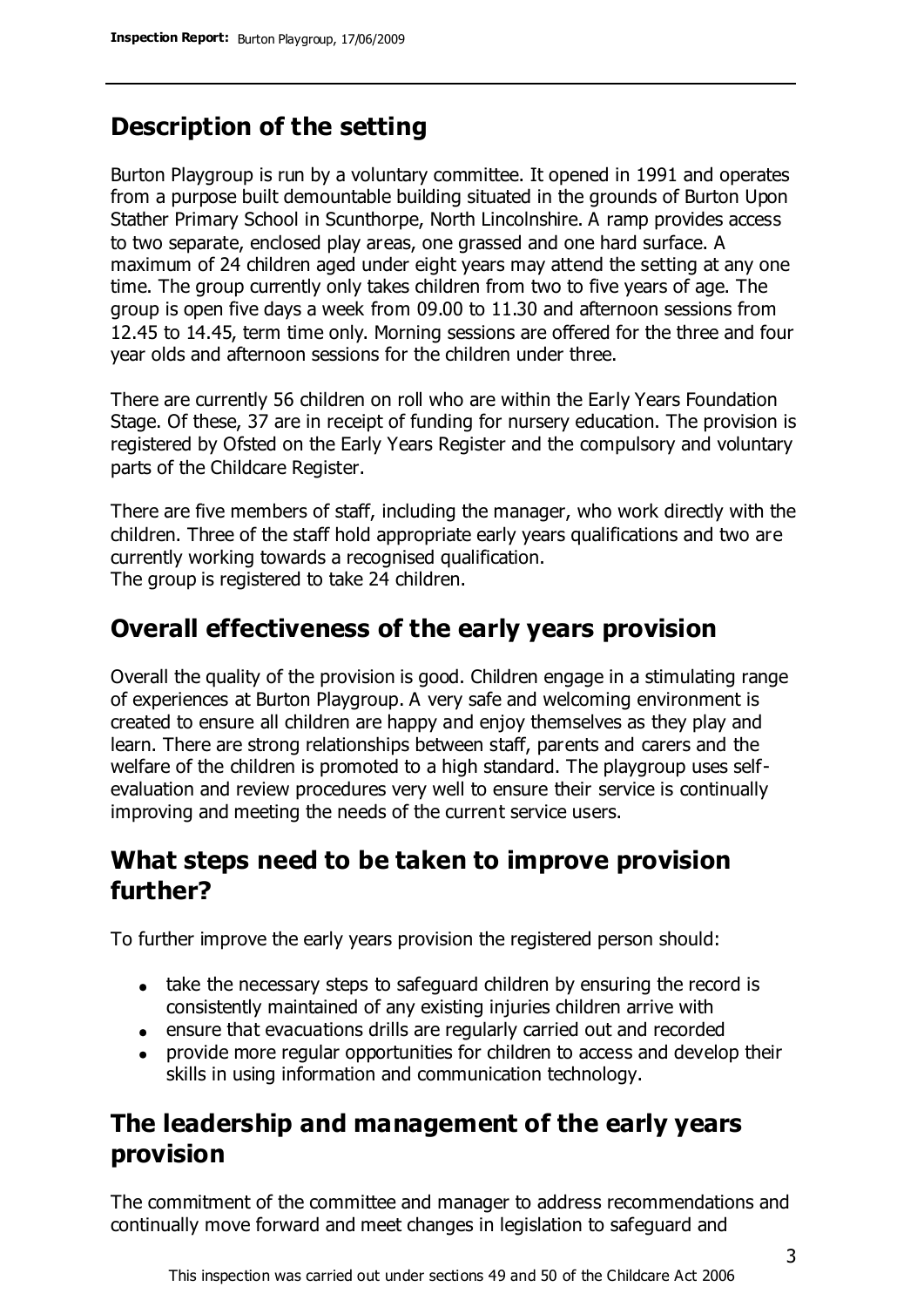promote children welfare is very good. Self-evaluation clearly identifies tasks for continuous improvement. For example, the setting has recently purchased more outside play resources and reviewed the snack time routine to enhance children's experiences. The support to staff via regular appraisals and attendance at training events ensures thorough knowledge of the Early Years Foundation Stage and an enthusiasm throughout the premises.

Most records required for safe and efficient management of the provision are well maintained, including clear annual and daily risk assessments. However, a record is not maintained of any existing injuries children may arrive with. Evacuation drills are not carried out and recorded regularly enough to ensure the ongoing safety of children. Staff protect children from harm as they clearly understand their role in child protection and are able to put good procedures into practice when necessary. Adults work closely in partnership with parents and others to safeguard children and to promote their care and education.

Partnerships with parents and other early year's professionals are very good. Parents access a wide range of information regarding their child's welfare, learning and development. For example, notice boards, daily discussions and planning. They meaningfully contribute to their child's individual development record, which means they are fully aware of the range of activities children enjoy and their achievements. Through working purposefully together and by sharing and exchanging information from the beginning, consistency and continuity is promoted for children. The induction and transition sessions ensure each child integrates at their own unique pace. The setting has developed effective liaison with support agencies and other professionals delivering the Early Years Foundation Stage to ensure children receive the support they need.

## **The quality and standards of the early years provision**

A very good variety of activities are always available providing all children with a broad and balanced curriculum. Children are happy, confident and encouraged towards independence. They communicate readily with adults and each other and are supported to follow their interests and develop their ideas. They have a daily choice of several adult-supported activities which provide focussed learning opportunities alongside many others that are free choice. Staff are mindful of the individual children participating, for example, a cutting and sticking activity is presented in slightly different ways to each group of children to ensure that all are challenged and their understanding extended. Staff deployment is very good, there is always someone on hand to support those that need it, particularly with younger children, but they are also skilled at leaving children alone at times to be active in their own learning. Children benefit from the staff's use of questioning, genuine interest in what they are doing and appropriate interaction in their activities. The premises are well organised, allowing children access to the outdoor area for long periods daily which develops their co-ordination and balance skills. Children are confident using number and enjoy using it in everyday activities. For example, they count how many cars they have as the roll them down a pipe. Children enjoy exploring their creative skills with paints, crayons, paper and a variety textured materials for collage work. Children's information and communication technology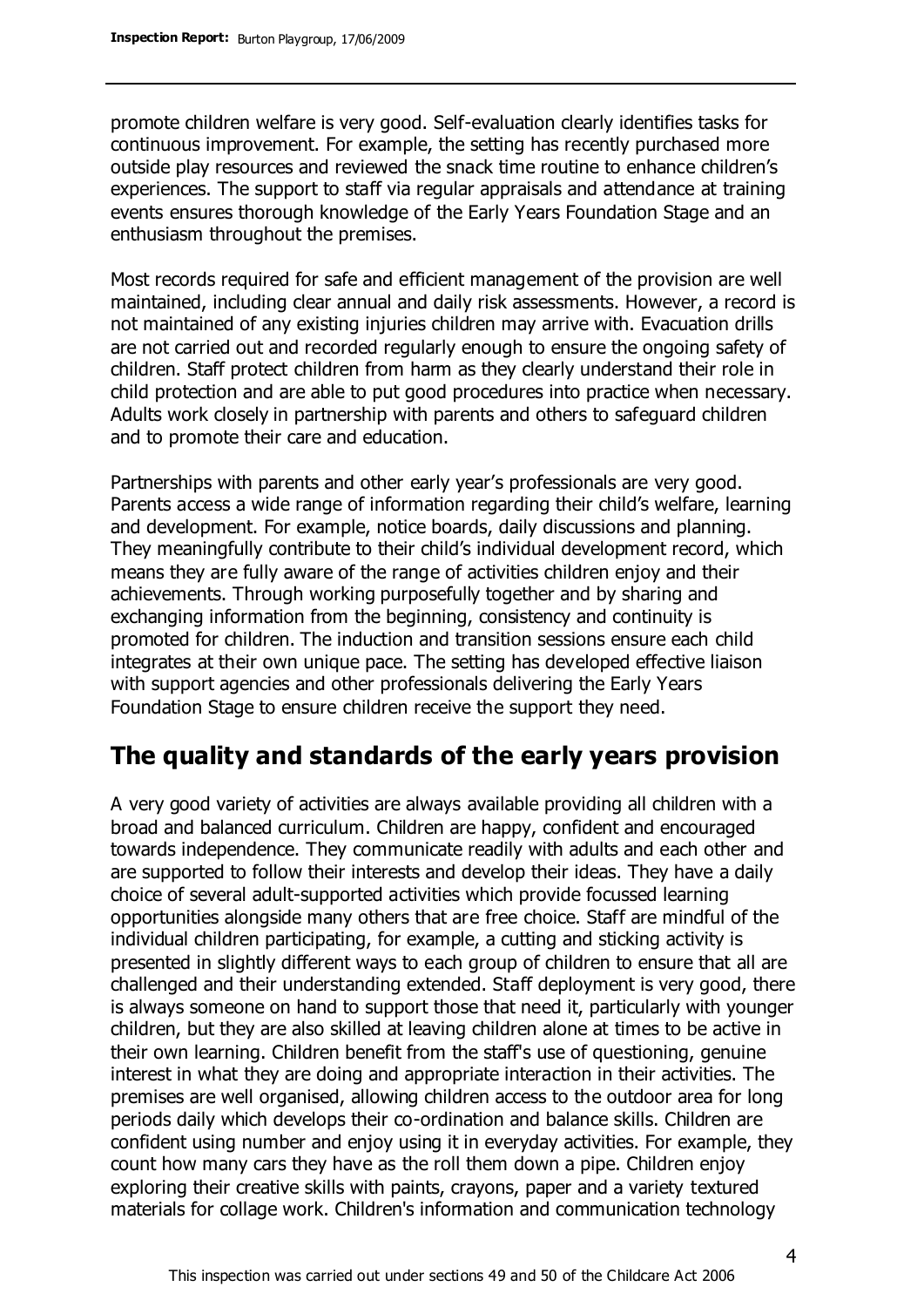skills are generally promoted as they experience a suitable range of opportunities to access calculators and some battery operated resources. However, opportunities for children to explore technology such as programmable toys and role play resources are limited. Children enjoy exploring the wide variety of resources in the outside area, such as blowing bubbles for others to chase and practicing writing skills with chalks on the fence. They are very proud of their garden and eagerly point out the strawberries, carrots, sunflowers and lavender that they to helped plant.

Children's health and well-being is actively promoted by the nursery through the sickness policy, cleaning routines, balanced menu and good access to drinks to maintain hydration. Staff work very closely with children to help them understand the importance of healthy practices and explain the need for routines. For example, children understand why they must wash their hands before snack and after messy activities. Children have snacks provided which they serve themselves and these offer a good daily variety of healthy and nutritious options. Staff are very good role models with a consistent, positive approach. As a result, children are highly effective in managing their own behaviour and keeping themselves safe, for example, they patiently take turns to use the various play resources and help staff to pack toys away as tidy up time.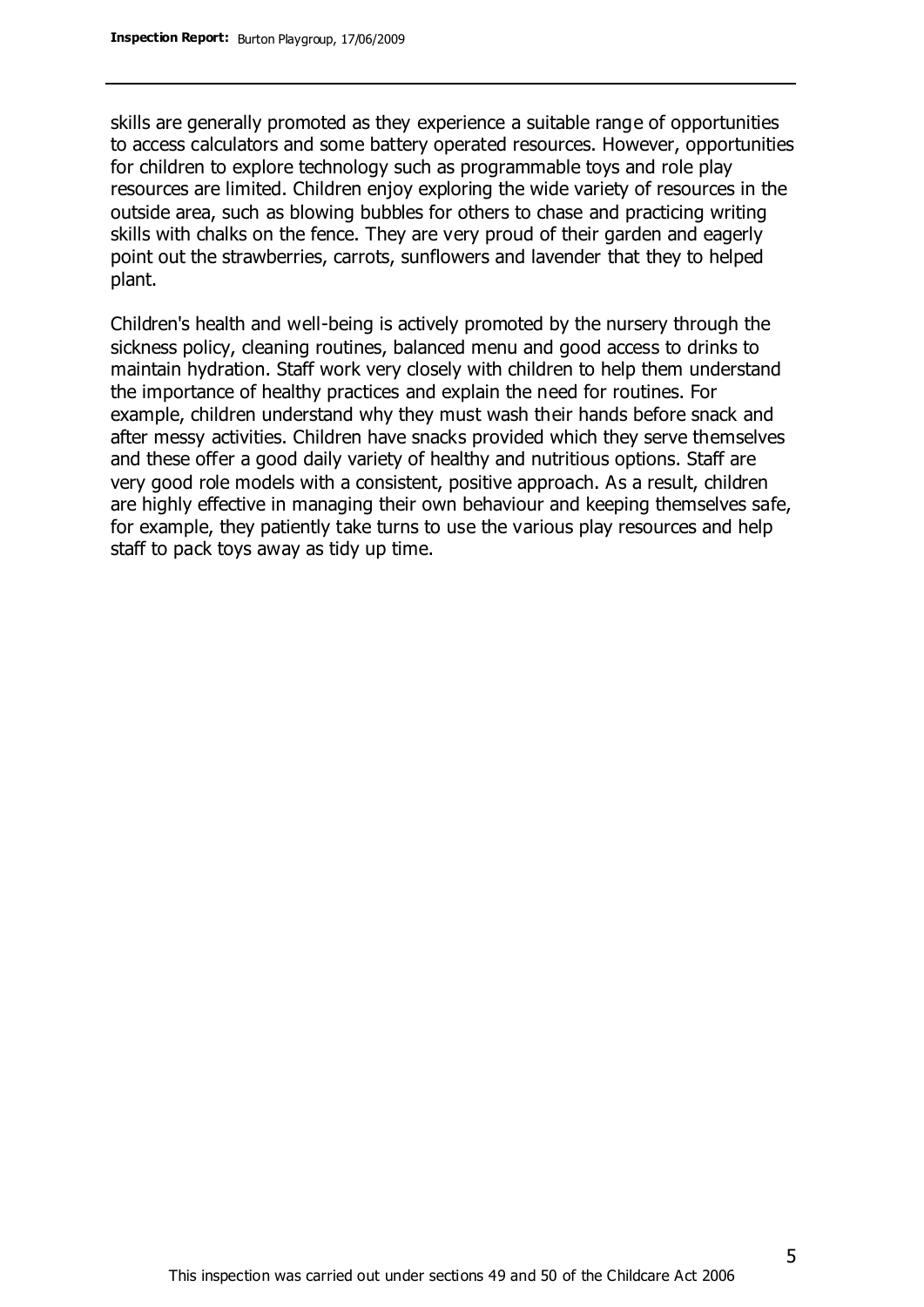## **Annex A: record of inspection judgements**

#### **The key inspection judgements and what they mean**

Grade 1 is Outstanding: this aspect of the provision is of exceptionally high quality Grade 2 is Good: this aspect of the provision is strong Grade 3 is Satisfactory: this aspect of the provision is sound Grade 4 is Inadequate: this aspect of the provision is not good enough

#### **Overall effectiveness**

| How effective is the provision in meeting the needs<br>of children in the Early Years Foundation Stage? |  |
|---------------------------------------------------------------------------------------------------------|--|
| How well does the provision promote inclusive practice?                                                 |  |
| The capacity of the provision to maintain continuous                                                    |  |
| improvement.                                                                                            |  |

#### **Leadership and management**

| How effectively is provision in the Early Years               |  |
|---------------------------------------------------------------|--|
| <b>Foundation Stage led and managed?</b>                      |  |
| How effective is the setting's self-evaluation, including the |  |
| steps taken to promote improvement?                           |  |
| How well does the setting work in partnership with parents    |  |
| and others?                                                   |  |
| How well are children safequarded?                            |  |

#### **Quality and standards**

| How effectively are children in the Early Years<br><b>Foundation Stage helped to learn and develop?</b> |               |
|---------------------------------------------------------------------------------------------------------|---------------|
| How effectively is the welfare of children in the Early                                                 | ר             |
| <b>Years Foundation Stage promoted?</b>                                                                 |               |
| How well are children helped to stay safe?                                                              |               |
| How well are children helped to be healthy?                                                             |               |
| How well are children helped to enjoy and achieve?                                                      | 2             |
| How well are children helped to make a positive                                                         | $\mathcal{P}$ |
| contribution?                                                                                           |               |
| How well are children helped develop skills that will                                                   |               |
| contribute to their future economic well-being?                                                         |               |

Any complaints about the inspection or report should be made following the procedures set out in the guidance available from Ofsted's website: www.ofsted.gov.uk